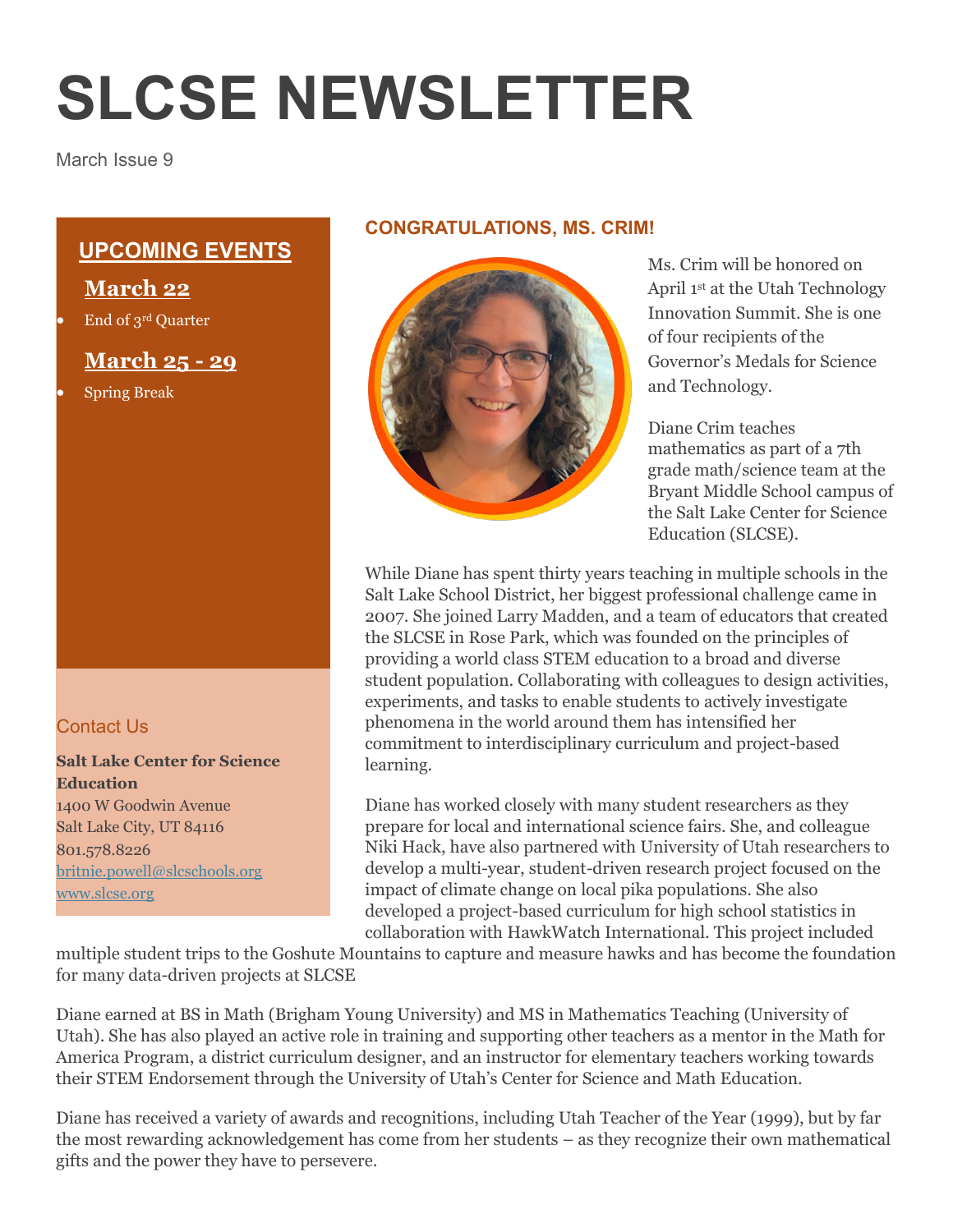## **SCHOOL CLIMATE**

Salt Lake City School District is administering school climate surveys for our school. The purpose is to gather stakeholder input about teachers, principals, and schools. All parents/ guardians and students will be invited to participate. Responses are anonymous and no personal information will be collected. Results will be shared with teachers and administrators in order to help improve schools. The survey is short, taking less than 10 minutes to complete. The survey can be taken through the Parent Portal of PowerSchool by clicking the "Parent Course Survey" link at the bottom left hand side of screen after you login. The survey can also be taken on any internet connected device. The survey is available in English, Spanish, Somali, Tongan, and Bosnian. You can access the PowerSchool Parent Portal by clicking here: <https://powerschool.slcschools.org/public/home.html>

## **MOCK TRIAL**

Congrats to our mock trial team who have successfully made it to the next round of competition! This is their first year competing and have shown so much perseverance! A special thanks to our volunteer coach, Bruce Lubeck, a retired lawyer and judge, who has donated countless hours to work closely with the team.

Ms. Hobush, you are amazing! Thank you for inspiring our students, helping them hone their presentation skills and build self-confidence.



## **INLAND PORT**

The Utah Inland Port Authority Board is seeking public input from residents of Salt Lake City, including the families within the boundaries of the Salt Lake City School District. Our school district is the largest taxing entity impacted by the inland port, and we strongly encourage SLCSD families, students, and employees to fill out the survey and make their voices heard on this critical issue.

To fill out the survey (currently available in English and Spanish), visit:

#### [https://envisionutah.qualtrics.com/jfe/form/SV\\_3h24ec6racpBUNv](https://envisionutah.qualtrics.com/jfe/form/SV_3h24ec6racpBUNv)

To read more about the inland port, its impact on our school district, and our legislative efforts surrounding the inland port, visit: [https://www.slcschools.org/news/2018-19/slcsd-and-the-inland-port/.](https://www.slcschools.org/news/2018-19/slcsd-and-the-inland-port/)

## **SUMMER OPPORTUNITIES**

Each year, Youth Education offers scholarships to K-12 students to attend a week long summer camp at the University of Utah. These camps are subject based and develop interests and passions through experiential education. We offer everything from ACT Prep, STEAM camps, and now also offer residential camps for students outside the Salt Lake Valley.

The scholarship applications for Summer 2019 is now open. If you have any questions about the application please contact April Wilson at 801-585-7880, or by email at [april.wilson@utah.edu.](mailto:april.wilson@utah.edu) **The application closes March 18th**.